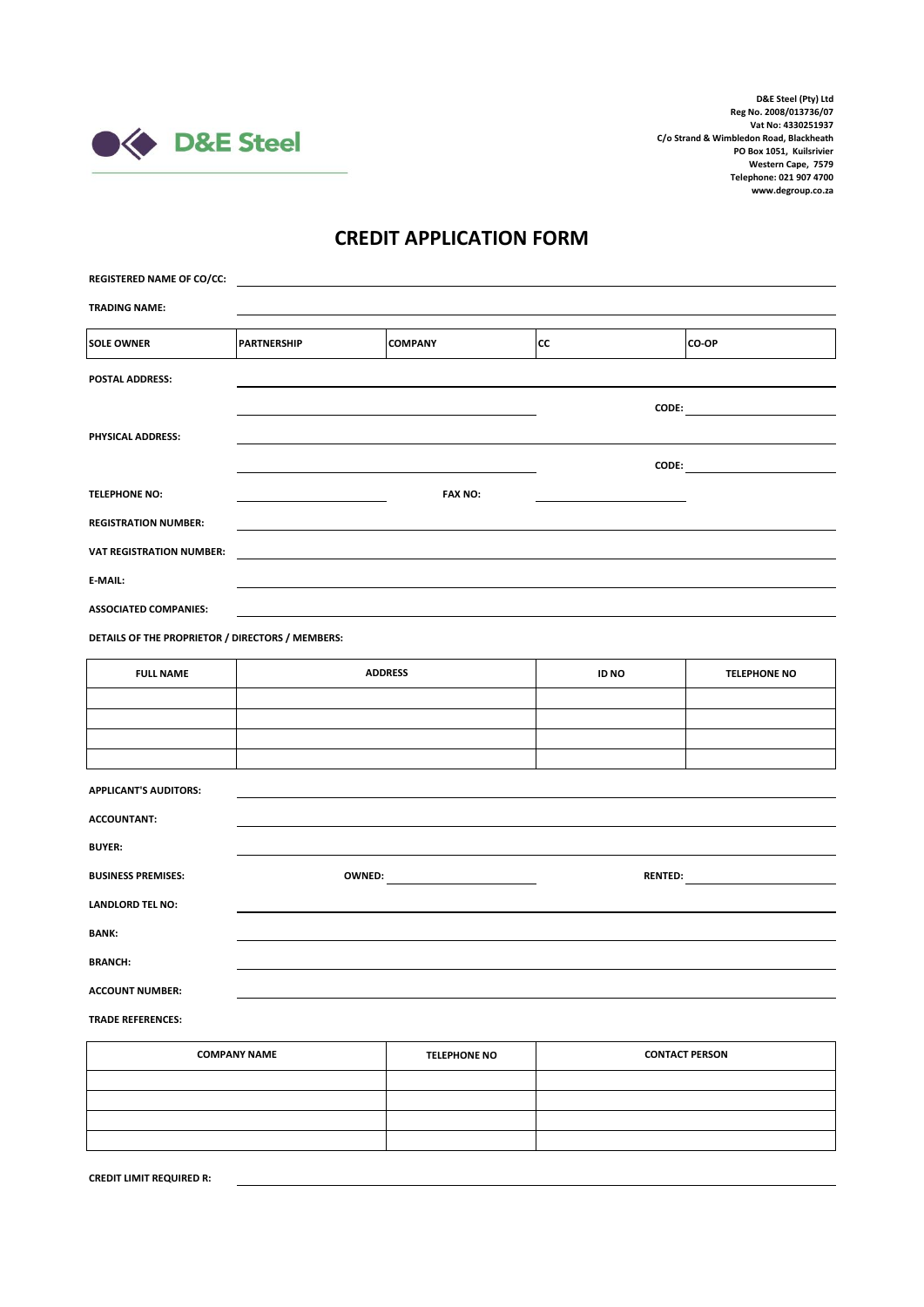

## **APPLICATION FORM PAGE 2**

**The undersigned, for and on behalf of:**

**herein referred to as the "Applicant"**

**Agrees to the following terms and conditions in regard to the items purchased from either**

**D&E Steel (Pty) Ltd; D&E Reinforcing (Pty) Ltd; D&E Steel Service Centre (Pty) Ltd; D&E Post Ten (Pty) Ltd; D&E Building & Construction Supplies (Pty) Ltd; K2018419537 South Africa (Pty) Ltd**

- 1. Applicant shall make payment of interest at 2% above the prime overdraft rate as charged from time to time by ABSA Bank of SA Ltd.; from due date to actual date of payment.
- $2.5$ As security for the due fulfillment of its obligations to the creditor, Applicant hereby cedes assigns and transfers in favor of the Creditor all its rights, title and interest in and to such goods and materials as may have been supplied by the Creditor to the Applicant until such time as the goods and materials have been paid for in full.
- 3. The Company shall be entitled, but not obliged, to institute any legal proceedings against the Applicant in any Magistrates court having jurisdiction over it, even though the cause of action is beyond the jurisdiction of that court.
- 4. In the event of the Company insructing its agents or attorneys to recover monies from the Applicant, the Applicant shall be liable for and pay all legal costs incurred by the Company on the attorney client scale, including collection commission.
- 5. In the event of a dispute between the parties, the Applicant agrees that these terms and conditions shall take precedence over the Applicants terms and conditions and shall be appropriately implemented.
- 6. Should the Applicant breach any of the provisions of this contract, or any other contract with the Company, or have any of its cheques returned unpaid by its bankers, then without any prejudice to any of the other rights of the Company against the Applicant, all amounts owing by the Applicant to the Company whether or not then due and payable shall immediately become due and payable in one sum on demand.
- 7. The Applicant appoints his address on the first page as his domicilium citandi et executandi for all purposes relating to this agreement.
- 8. No act, omission, course of dealing, forbearance, delay or indulgence by the Company in enforcing any of these conditions shall effect or prejudice any of the subsequent rights of the Company, and no such matter shall be treated as any evidence of waiver of the Company rioghts there under, nor shall any waiver of a breach by Applicant of any one or more of these conditions operate as a waiver of subsequent breach thereof.
- 9. By signing this Application, the responsible person hereby confirms that he/she is informed of and agrees to the General Conditions of Sale of the company, as made available on the company website: www.degroup.co.za
- 10. All accounts are payable within 30 days except where otherwise agreed to in writing.
- 11. Signature of responsible official who warrants his/her authority to sign this document on behalf of the Applicant.

| DATE:                        |                    |  |
|------------------------------|--------------------|--|
| <b>AUTHORISED SIGNATURE:</b> | <b>WITNESS:</b>    |  |
| <b>PRINT NAME:</b>           | <b>PRINT NAME:</b> |  |
| <b>CAPACITY:</b>             | <b>CAPACITY:</b>   |  |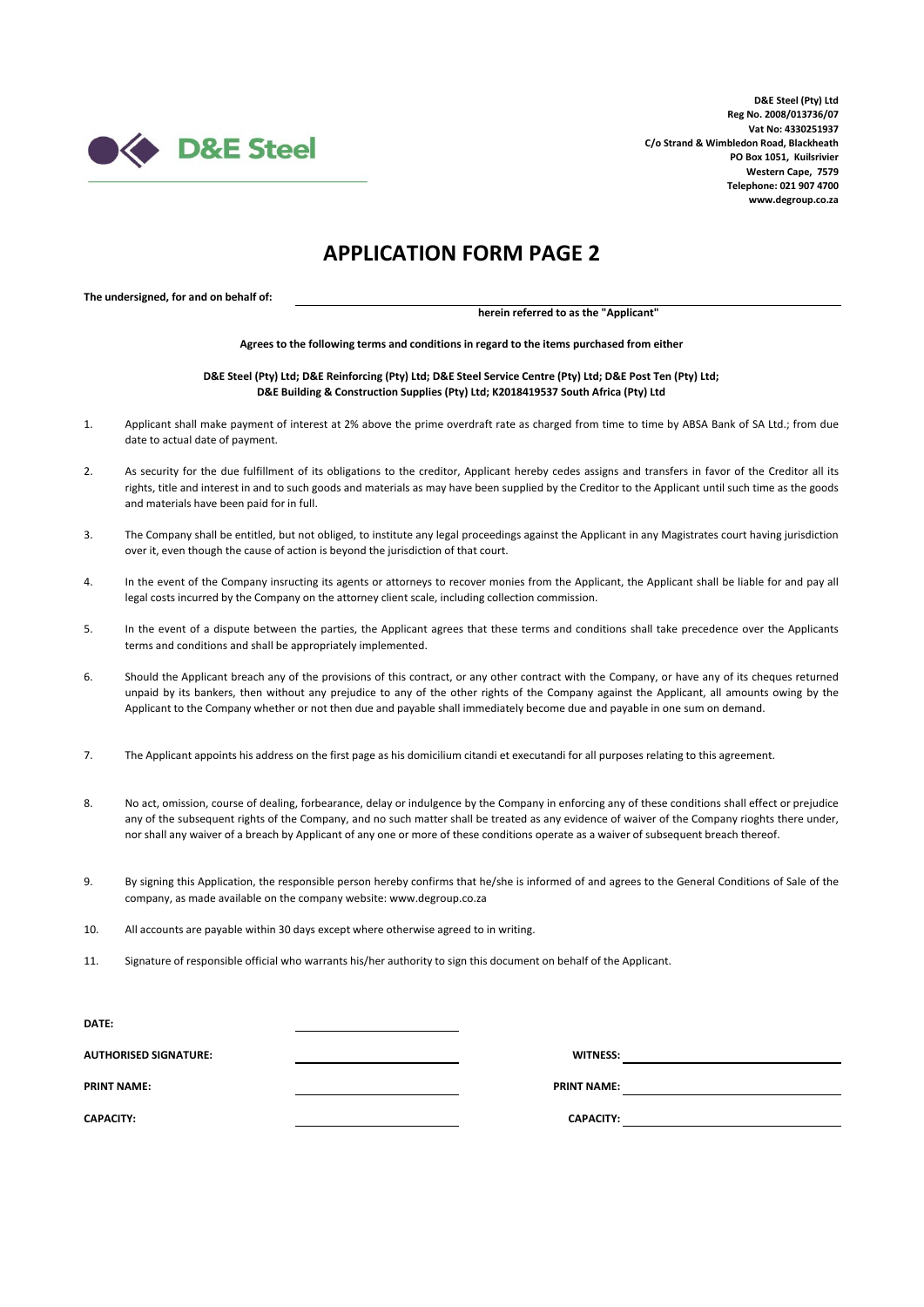

## **DEED OF SURETYSHIP**

I the undersigned do hereby bind myself unto and in favor of D&E Steel (Pty) Ltd; D&E Reinforcing (Pty) Ltd; D&E Steel Service Centre (Pty) Ltd; D&E Post Ten (Pty) Ltd; D&E Building & Construction Supplies (Pty) Ltd; K2018419537 South Africa (Pty) Ltd (herein referred to as "the Creditor") as surety in solidium for and joint co-principal debtor with \_\_\_\_\_\_\_\_\_\_\_\_\_\_\_\_\_\_\_\_\_\_\_\_\_\_\_\_\_\_\_ (herein referred to as "the Principal Debtor") for the due and punctual payment by the Principal Debtor to the Creditor of any amount which now is or which may hereafter become owing by the Principal Debtor to the Creditor for any cause of indebtedness howsoever arising. My liability hereunder shall in no way be affected or diminished if the Creditor either now holds or in the future obtains additional suretyships, guarantees or securities whether real or personal, in respect of the bedts of the Principal Debtor. This suretyship and undertaking shall be a continuing covering security for any present or future indebtedness of the Principal Debtor to the Creditor, and shall remain in full force and effect notwithstanding any fluctuation in or even temporary extinction of such indebtedness.

The Creditor shall be entitled without reference or notification to me and without affecting its rights hereunder, or releasing me here from -

- 1. to release other sureties, and/or securities
- 2. to grant the Principal Debtor extensions of time for payment
- 3. to compound or to make any other arrangements with the Principal Debtor for the discharge of the Principal Debtors indebtedness
- 4. to alter or vary any present or future agreement between the Principal Debtor and the Creditor
- 5. if the Principal Debtor shall be declared insolvent (provisionally or finally) to accept any dividend in respect of the Principal Debtor's indebtedness and also to any securities, guarantees or suretyship arising out of such insolvency, or
- 6. to accept any offer of compromise made by or on behalf of the Principal Debtor, whether then insolvent or otherwise.

I bind myself in the event of the estate of the Principal Debtor being declared insolvent, not to file any claim against the estate of the Principal Debtor in competition with the Creditor. In respect of all contracts concluded or to be concluded by the Principal Debtor with the Creditor I warrant that each such contract was or will be at the time of conclusion within the scope of the authority, powers and objects of the Principal Debtor, and that (where applicable) all resolutions of and signatures by Directors/Members or Representatives of the Principal Debtor, were or in the case fo future contracts, will be properly and with due authority passed and/or executed and/or made. If there shall in respect of any such contract be any breach of the terms of this warranty, then I assume the liability to the Creditor, which any such contract purported to impose upon the Principal Debtor. All admissions or acknowledgements of indebtednesss made or given by the Principal Debtor to the Creditor shall bind me. As security for the fulfillment of all obligations hereby undertaken in favor of the Creditor, I do hereby cede; assign, transfer and make over unto and in favor of the Creditor all right, title and interest in and to any amounts which are now, or which may hereafter become owing to me by the Principal Debtor from any cause of indebtedness howsoever arising. In the event of any prior ranking cession existing at the date hereof, the foregoing cession in favor of the Creditor of any right of action which I may now or at any future time have against the prior cessionary. For the purpose of any action against me a certificate by the director of the Creditor (whose appointment, qualification and/or authority need not be proved) as to the amount owing by the Principal Debtor to the Creditor and of the fact that the due date for payment of the same has arrived, shall be sufficient and satisfactory proof of the facts therein stated. I hereby renounce the benefits of the legal exceptions "excussion", "division", "de duobus vel pluribus reis debendi" and "no value received" with the full force, meaning and effect of all of which i declare myself to be fully acquainted. I hereby consent in terms of Section 45 of the Magistrate's Court Act, 1944, to the Creditor taking any legal proceedings for the recovery of monies claimable hereunder or otherwise in the Magistrate's court for any district having jurisdiction in respect of my person by virtue of Section 28 of the aforesaid Act. Notwithstanding the afore going the Creditor shall be entitled in its discretion to take any such legal proceedings in any other court of competent jurisdiction.

| SIGNED at         | <b>THIS</b> |                  | <b>DAY OF</b> |
|-------------------|-------------|------------------|---------------|
| SIGNATURE:        |             | <b>WITNESS:</b>  |               |
| <b>SIGNATURE:</b> |             | <b>WITNESS:</b>  |               |
| <b>CAPACITY:</b>  |             | <b>CAPACITY:</b> |               |